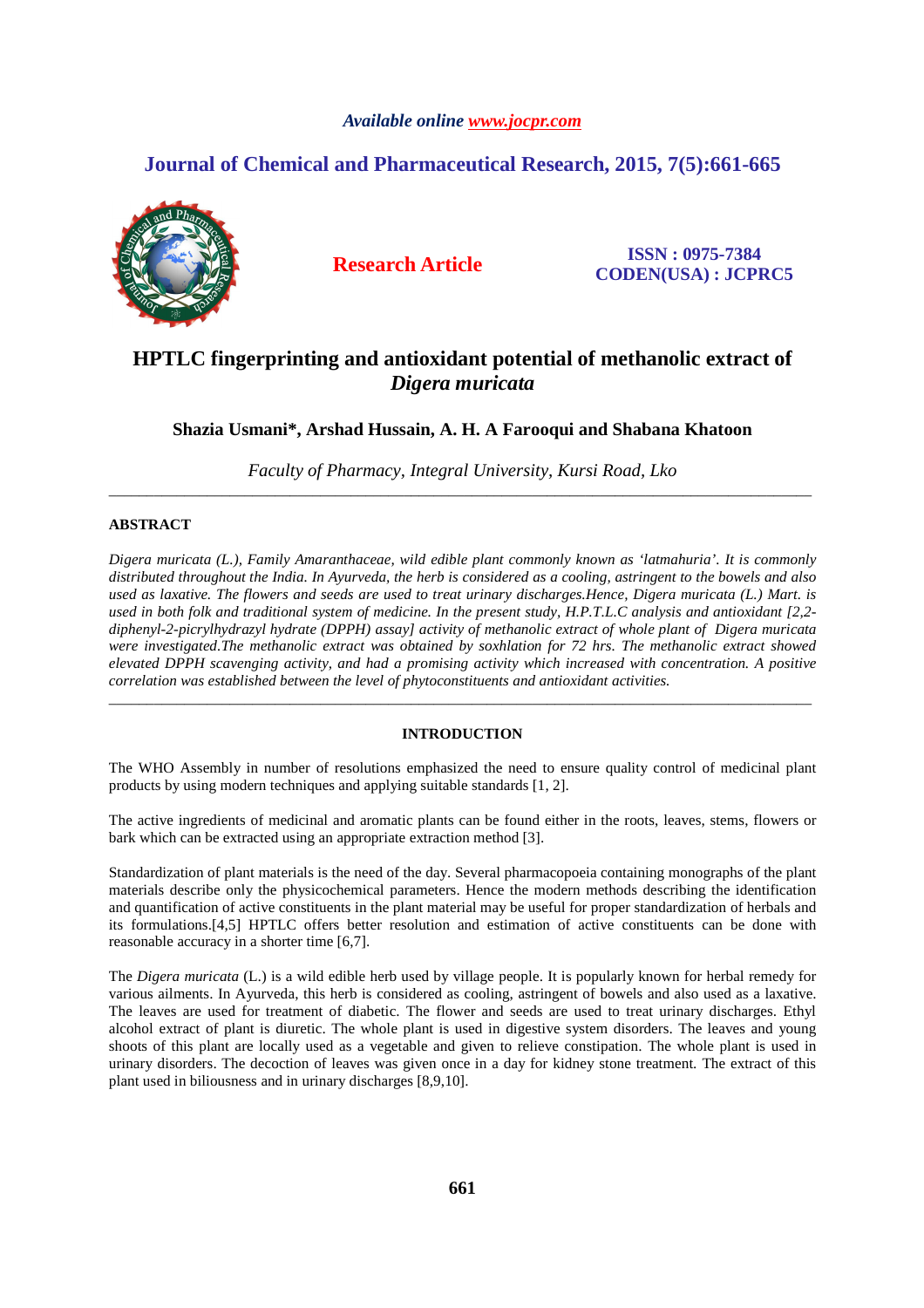#### **Collection and authentication of plant material**

The fresh plants of *Digera muricata* were collected from the field behind Faculty of Pharmacy, Integral University, Lucknow.The plant specimens were authenticated by Dr. A.K.S Rawat, Head, Pharmacognosy and Ethnopharmacology division, National Botanical Research Institute, Lucknow. A voucher specimen has been deposited with reference no.N.B.R.I/CIF/263/2011 at National Botanical Research Institute, Lucknow.

*\_\_\_\_\_\_\_\_\_\_\_\_\_\_\_\_\_\_\_\_\_\_\_\_\_\_\_\_\_\_\_\_\_\_\_\_\_\_\_\_\_\_\_\_\_\_\_\_\_\_\_\_\_\_\_\_\_\_\_\_\_\_\_\_\_\_\_\_\_\_\_\_\_\_\_\_\_\_*

### **Preparation of extract**

The plant was air-dried and powdered. The powdered material was packed in muslin cloth and subjected to soxhlet extraction by Methanol after defatting. Thereafter, the extract of the plant was filtered through Whatman paper no.42 and the resultant filtrate was concentrated under reduced pressure and finally vacuum dried.

## **High Performance Thin Layer Chromatography** [11]

HPTLC method is a modern sophisticated and automated separation technique derived from TLC. Pre-coated HPTLC graded plates and auto sampler was used to achieve precision, sensitive, significant separation both qualitatively and quantitatively.

High performance thin layer chromatography (HPTLC) is a valuable quality assessment tool for the evaluation of botanical materials efficiently and cost effectively. HPTLC method offers high degree of selectivity, sensitivity and rapidity combined with single-step sample preparation. In addition it is a reliable method for the quantitation of nanograms level of samples.Thus this method can be conveniently adopted for routine quality control analysis. It provides chromatographic fingerprint of phytochemicals which is suitable for confirming the identity and purity of medicinal plant raw materials.

## **Basic steps involved in HPTLC**

Extracts used: Methanol extract of *Digera muricata*. Application mode: CAMAG Linomet IV. Development mode: CAMAG Twin Trough chamber.

### **Sample application**

The samples were dissolved in same solvent and 10  $\mu$ l quantity of sample was applied on the HPTLC silica merk 60F 254 graded plate sized 6cm x 10 cm as narrow bands using CAMAG Linomat 5 injector.84

#### **Chromatogram Development**

It was carried out in CAMAG Twin Trough chambers. Sample elution was carried out according to the adsorption capability of the component to be analysed. After elution, plates were taken out of the chamber and dried.

Plates were scanned under UV at 365nm. The data's obtained from scanning were brought into integration through CAMAG software. Chromatographic finger print was developed for the detection of phytoconstituents present in the extract and Rf values were tabulated.

#### **Fractionation of Methanolic extract**

The powder was extracted with methanol in a Soxhlet apparatus for 6 hours. The extract was concentrated under reduced pressure by a rotary vacuum evaporator. This extract was then fractionated by solvent-solvent extraction into three flavonoid rich fractions namely chloroform, ethylacetate and residual water.

#### **DPPH Assay**

About 0.5 ml of ethanol solution containing methanolic extract obtained from the extract and fractions of methanol of the plant (25-250 µg/mL) was added to 1.5 mL of freshly prepared ethanolic DPPH solution (0.05 mM). The optical density change at 517 nm was measured 30 min later by a spectrophotometer. A blank was used to remove the influence of the color of the sample. An ethanolic solution of DPPH was used as negative control. [12, 13]

Ascorbic acid was used as reference drug, at the same concentrations  $(25-250 \mu g/mL)$  as was used for the sample. Results were expressed as mean inhibiting concentration. The parameter  $IC_{50}$  is defined as the concentration (µg/mL) of substrate that causes 50% loss of DPPH activity (color) and it was calculated by using the following equation: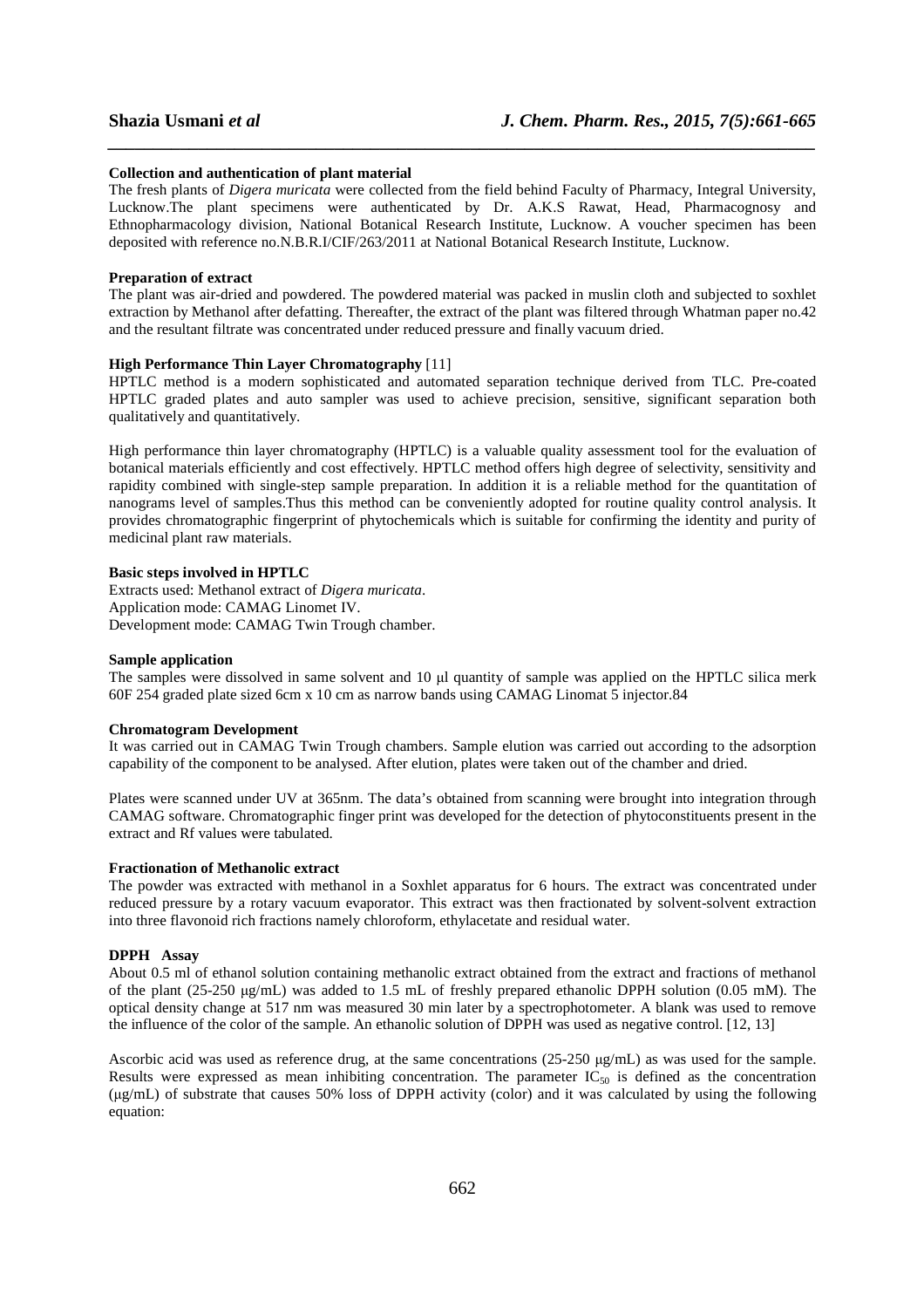# $IC_{50}$  (%) = 100 × ( $A_0$  -  $A_s$ )/ $A_0$ ,

where  $A_0$  and  $A_s$  are the values for the absorbance of the negative control and the absorbance of the sample, respectively. Tests were carried out in triplicate. [14, 15]

*\_\_\_\_\_\_\_\_\_\_\_\_\_\_\_\_\_\_\_\_\_\_\_\_\_\_\_\_\_\_\_\_\_\_\_\_\_\_\_\_\_\_\_\_\_\_\_\_\_\_\_\_\_\_\_\_\_\_\_\_\_\_\_\_\_\_\_\_\_\_\_\_\_\_\_\_\_\_*



# **RESULTS AND DISCUSSION**

**Fig.1 HPTLC chromatograms of methanolic extract of** *Digera muricata* **showing different peaks of phytoconstituents** 

| Peak | <b>Start</b><br>Rf | <b>Start</b><br>Height | Max<br>Rf | Max<br><b>Height</b> | Max<br>₩ | End<br>Rf | End<br><b>Height</b> | Area   | Area<br>% | Assigned substance   |
|------|--------------------|------------------------|-----------|----------------------|----------|-----------|----------------------|--------|-----------|----------------------|
|      | 0.17               | 6.9                    | 0.19      | 28.6                 | 9.39     | 0.21      | 11.6                 | 628.2  | 7.00      | unknown <sup>*</sup> |
|      | 0.22               | 9.9                    | 0.27      | 65.1                 | 21.34    | 0.29      | 18.2                 | 2123.4 | 23.67     | unknown <sup>"</sup> |
| 3    | 0.35               | 20.6                   | 0.37      | 39.0                 | 12.78    | 0.39      | 31.7                 | 1122.9 | 12.52     | unknown <sup>"</sup> |
|      | 0.39               | 31.8                   | 0.42      | 120.2                | 39.41    | 0.46      | 24.4                 | 3407.2 | 37.99     | unknown <sup>"</sup> |
| 5    | 0.56               | 14.6                   | 0.56      | 16.5                 | 5.41     | 0.62      | 3.7                  | 563.8  | 6.29      | unknown <sup>"</sup> |
| 6    |                    | 0.8                    | 0.73      | 35.6                 | 11.66    | 0.77      | 15.1                 | 1123.9 | 12.53     | unknown <sup>"</sup> |

**Table 1. HPTLC profile of the methanolic extract of** *Digera muricata*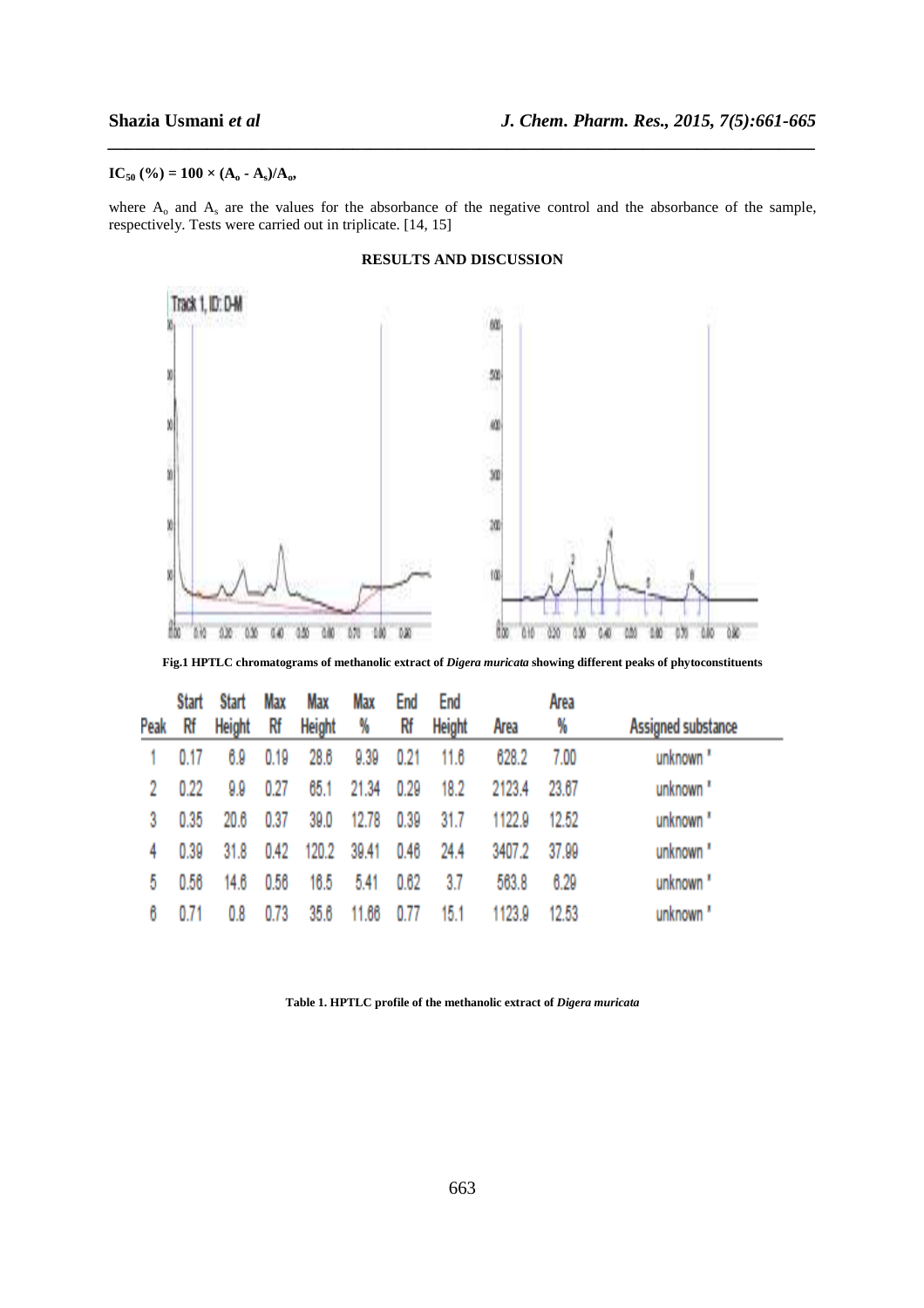

**Fig.2. DPPH Assay of methanolic extract and its fractions of** *Digera muricata*

# **Determination of IC<sup>50</sup>**

#### Table 2. Determination of IC<sub>50</sub>

| Digera muricata              | $IC_{50} (\mu g/ml)$ |
|------------------------------|----------------------|
| <b>Methanol Extract</b>      | 30.24                |
| <b>Chloroform Fraction</b>   | 43.73                |
| <b>Ethylacetate Fraction</b> | 38.90                |
| <b>Aqueous Fraction</b>      | 33.90                |
| Ascorbic acid                | 12.41                |

From the above data, it was found that the  $IC_{50}$  values of the methanolic extract was lowest followed by aqueous fraction while it was almost double when compared to the Ascorbic acid which indicates towards the importance of the studies on isolation from the most active extract.

### **H.P.T.L.C analysis**

Methanolic extract of whole plant of *Digera muricata* showed that there are six polyvalent phytoconstituents and corresponding ascending order of  $R_f$  values start from 0.17 to 0.70 in which highest concentration of the phytoconstituents was found to be  $39.41\%$  and its corresponding  $R_f$  value was found to be 0.39 respectively and was recorded in Table.1.

#### **Antioxidant activity of Crude extract and fractions of** *Digera muricata*

Crude extract of *Digera muricata* showed inhibition at all concentrations in a dose dependent manner with a nominal amount of 28.5 percentage inhibition at a concentration of 25µg/ml and a marked 85 percentage inhibition at a concentration of 250µg/ml. The Chloroform fraction of *Digera muricata* showed inhibition at all concentrations in a dose dependent manner with a nominal amount of 13.1 percentage inhibition at a concentration of 25µg/ml and a marked 75.21 percentage inhibition at a concentration of 250µg/ml.

The Ethylacetate fraction of *Digera muricata* showed inhibition at all concentrations in a dose dependent manner with a nominal amount of 20 percentage inhibition at a concentration of 25µg/ml and a marked 72.7 percentage inhibition at a concentration of 250µg/ml. The Aqueous fraction of *Digera muricata* showed inhibition at all concentrations in a dose dependent manner with a nominal amount of 27.4 percentage inhibition at a concentration